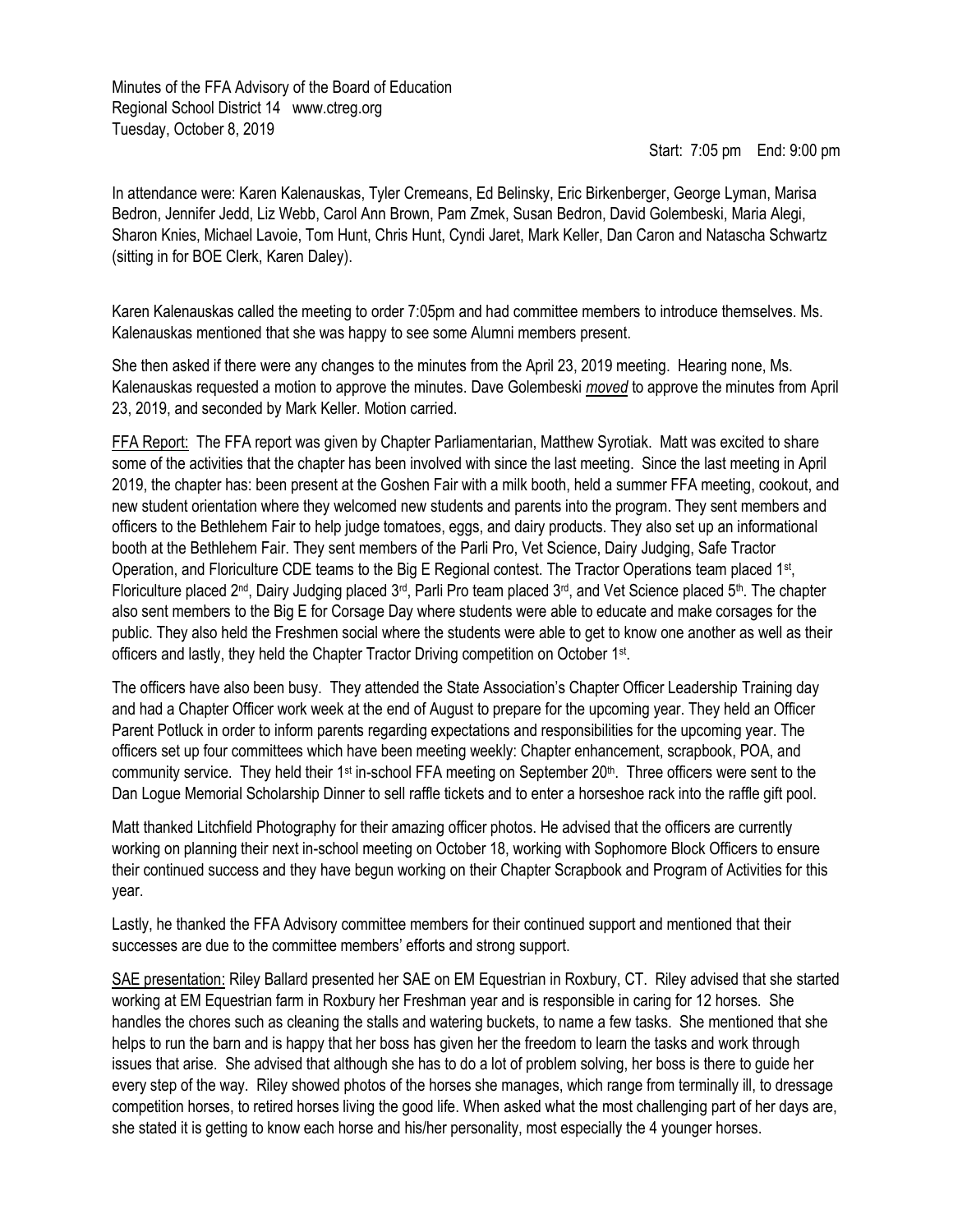FFA Parliamentary Procedure Presentation – The Parlipro presentation was cancelled as the students were not able to make it.

Faculty Transition Plan – Mr. Belinsky and Ms. Jedd updated the committee regarding the faculty transition. Mr. Belinsky advised that the jobs have been split; he has taken on the responsibility as Agriscience Director which handles the State grants and recruiting. Ms. Jedd is handling the day-to-day operations as well as preparation for the National convention. She is also in charge of the department head meetings, grade books, and curriculum. She stated that this is a transition year and that they both look forward to taking some bigger steps in the coming years.

AgScience Building Grant Update – Last spring discussed fundraising to help offset costs– was an idea that was floating around. Grant is \$1.1M for entire program. Supplemental grant to come helping to expand the program. Liz was told she needed to raise \$150K. Received a few thousand dollars and will be used appropriately.

Dr. Olzacki arrived at 7:36pm to say a quick hello to thank the advisory committee for their work. He also wanted to share how proud he is of the Agriscience students in how far they have come educationally, in their demeanor, and boasted how talented they are. He thanked the new director of Agriscience, Ed Belinsky for taking on this new endeavor. Dr. Olzacki commented that the region has a wonderful Board of Education and they are keeping open lines of communication and conveying all of the positive things happening within the district to the community. Lastly, he stated that he is looking forward to his second annual trip to Indianapolis with the FFA students to watch them compete and to judge a few competitions himself.

Brochure update approval - Ms. Jedd passed around a copy of the brochure to the committee members and requested feedback. She mentioned that a previous brochure existed, but it needed to be more transparent to potential employers regarding the SAE process and also to showcase the benefit of hiring Region 14 students. She wanted to make it more clear and easier to read. Ideally she would like to have two brochures: one for prospective employers and one for the general public. She asked the committee to think of how these brochures could be distributed to get the word out. Another of Ms. Jedd's goals is to make a guide for parents and students with FAQs which would be an all-encompassing document covering all of the essentials.

## Program Steering discussion -

The committee had a roundtable discussion regarding the minimum wage increase and the impact on SAEs. Some potential business would not be able to hire students due to monetary constraints since minimum wage has now increased to \$11.00/hr and will go up in \$1.00 increments for the next few years to reach \$15.00/hr. Ms. Jedd mentioned that the National FFA has alternative SAE programs beyond placement in entrepreneurship. She also stated that we might need to change our mindset regarding teenagers working, as not all 14 year olds are ready for a job. Some students need a little more time to come out of their shell and the volunteering aspect has really helped those students to gain confidence and experience. There is another opportunity which allows students to work unpaid at a business, but has a lot of stipulations and only covers a max of 120hrs/yr. Mr. Belinsky advised that perhaps this could become a future task for this advisory committee. Ms. Jedd strongly suggested that each advisory member contact the legislators/senators to start the conversation to voice their concerns with the wage increases and the importance of students working.

The committee discussed the transition of the advisory members with Shepaug being added to the mix of schools. The committee also discussed the need to be able to have students bussed to their SAE if the site is en route and to be able to present the need for SAE at all sending town BOE meetings. This will give the ability to garner support for SAE and the Agriscience program in order to recruit more heavily. Ms. Kalenauskas shared a document with the committee from past years to gain some insight. Mr. Belinsky will work on putting something together.

The committee discussed what initiatives could be implemented to gain new members and to spread more information about the Agriscience program such as contacting CT Horse and the CT Ag Bulletin.